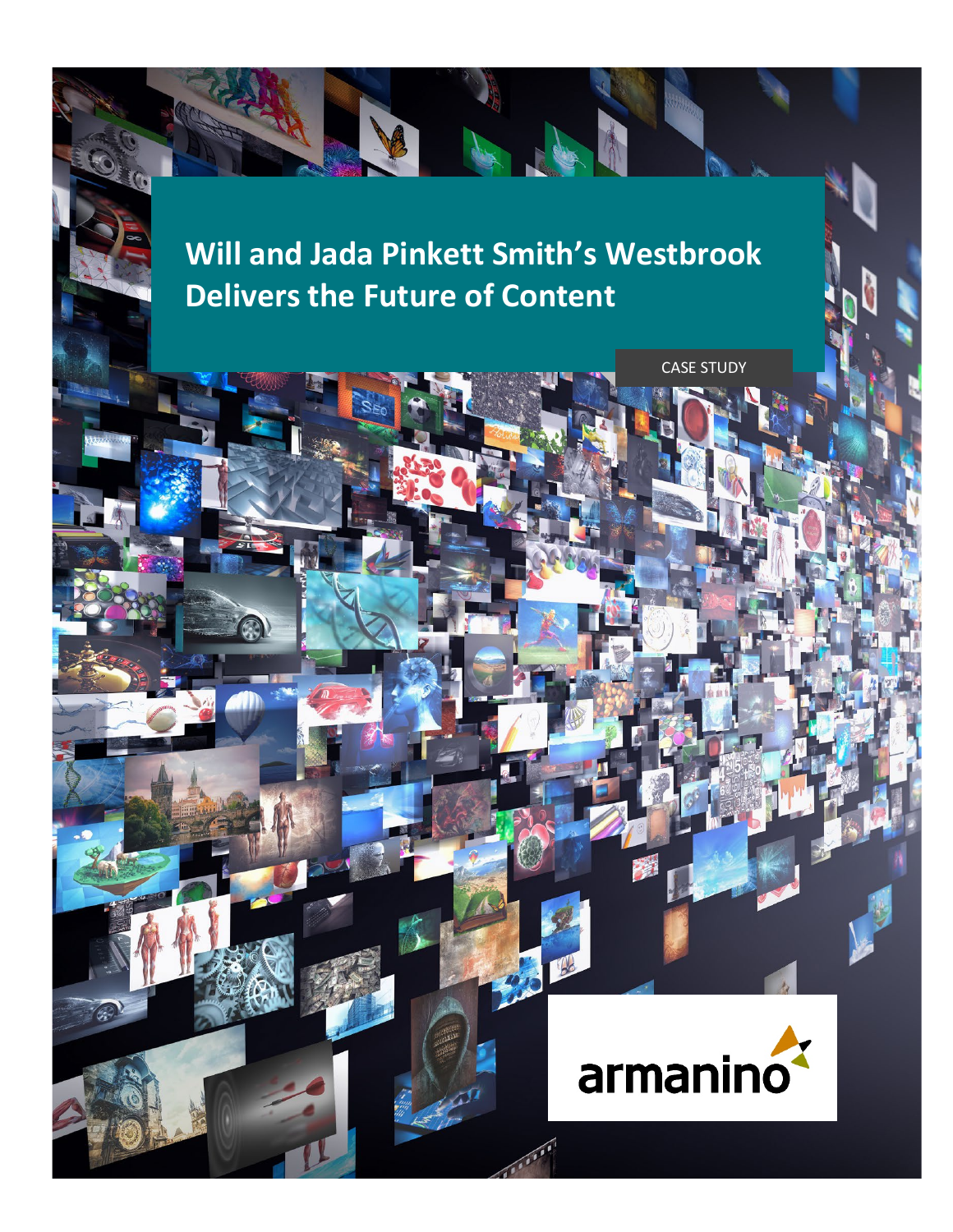#### **At A Glance**

#### **Customer Profile:**

Westbrook Inc., headquartered in Calabasas, CA with 80 employees, serves as the umbrella for the Smith family's business endeavors and provides strategic, financial, legal and operational support to their studio and media companies. Launched in 2019 by founders Jada Pinkett Smith, Will Smith, Miguel Melendez and Ko Yada, Westbrook houses Westbrook Studios, Westbrook Media, a digital content studio, social media management, Westbrook International Holdings, a direct-to-consumer business called Good Goods, and more. The startup turned to Armanino shortly after launching for day-to-day business management, software implementation and managed services.

### **Software & Services**

- Armanino business management services
- Armanino managed services
- Armanino implementation services
- Sage Intacct
- **Salesforce**

### **Benefits**

- Provides day-to-day finance and accounting support as well as strategic insights
- Brings a team approach with access to a wide range of expertise and experience
- Implements and manages an integrated technology stack for finance and sales to support company growth

### **Challenge**

From 10 NAACP Image Awards to 7 Emmy nominations across television, recording and motion pictures, Westbrook Inc. is already making a name for itself as an innovative media company. A cross-platform holding company formed in 2019 by Will Smith and Jada Pinkett Smith, Westbrook's mission is to improve as many lives as possible through storytelling.

Westbrook brings together studio and media companies to create and curate powerful and inclusive content across all major platforms and formats. The parent company provides creative, strategic, financial, legal and operational support to its subsidiaries. Although still very young, the company has experienced enormous success, with a revenue growth rate other startups can only dream about.

Kelly Haney was hired as the controller one month after the company launched to help Kevin McDonald, Westbrook's chief financial officer, establish and manage the finance and accounting function. "In a short amount of time, deals were closing, we were hiring people, and work just exploded," she says. "We needed all the help we could get to keep up."

Just six months after the company was born, they had achieved \$25 million in revenue. The next year Westbrook more than tripled that figure, finishing 2020 with \$82 million in earnings. "Even the pandemic didn't slow us down," says Haney. "We turned to social media as film production came to a halt, launching a Snapchat series, *Will From Home*, which was shot at the Smith's house."

### **Solution**

To McDonald and Haney, it was clear from the start that they would need finance, accounting, customer engagement and technology guidance and expertise to help them establish and manage financial operations at the rapidly growing media company. In short order, Westbrook engaged Armanino LLP, one of the 25 largest independent accounting and consulting firms in the U.S. and a trusted partner to leaders in the entertainment industry.

Armanino's entertainment industry practice began providing Westbrook with business management services for day-to-day accounting and finance, handling everything from reconciling bank accounts to managing accounts payable to implementing best practice processes. "Our Armanino team helped us develop the fundamental structure we needed for our financials," says Haney. "Having the right foundation was really important in helping us move into phase two of our growth."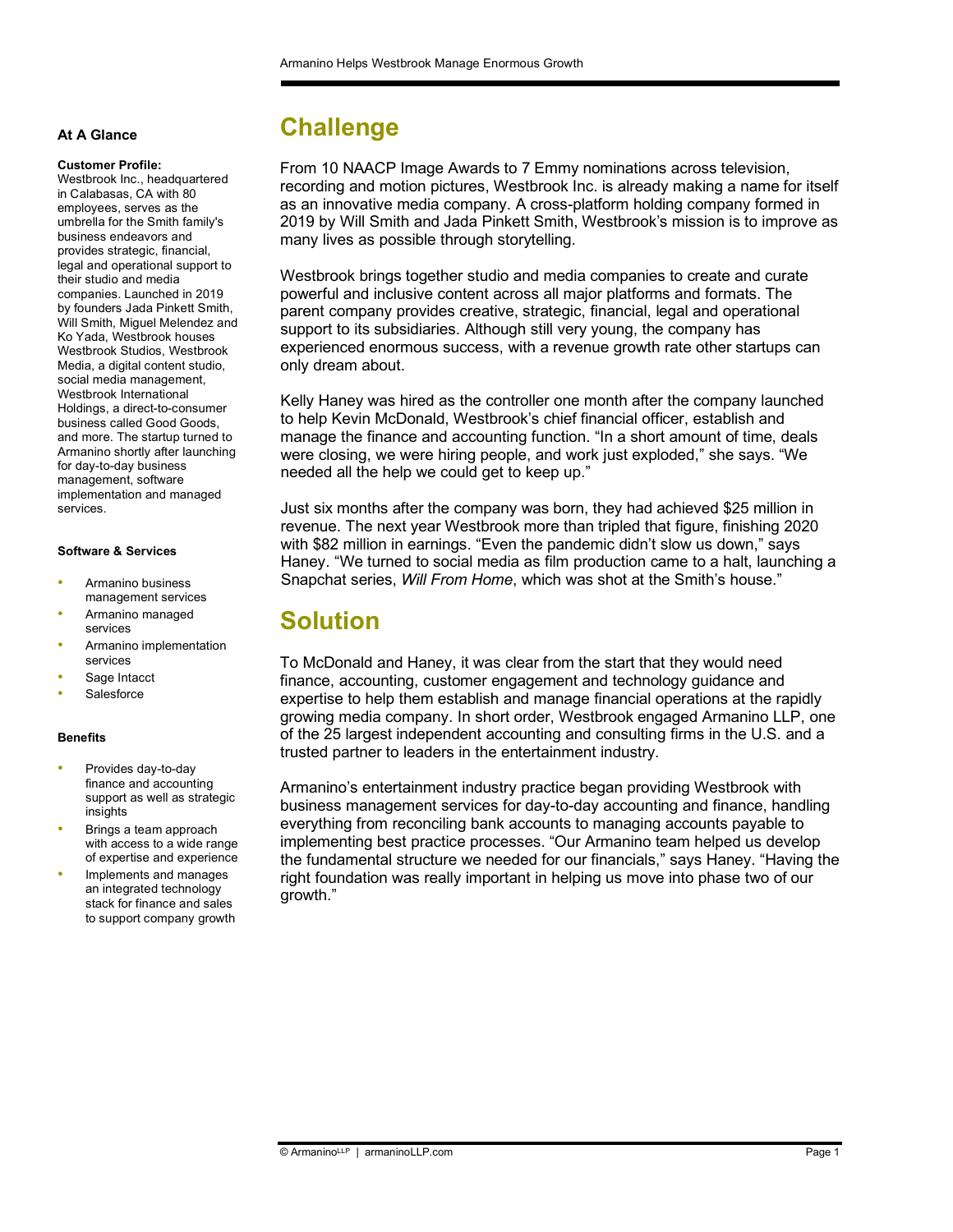*"Our Armanino team helped us develop the fundamental structure we needed for our financials. Armanino brings a much greater depth of experience than any one person can."* 

> **-Kelly Haney Controller Westbrook Inc.**

Also essential to the structure and processes of the company's financials was deploying the right accounting and financial management software at the right time. Armanino made recommendations based on Westbrook's current and future needs and then deployed Sage Intacct, the only AICPA-preferred financial management solution, within the first six months the company was in business.

Armanino next helped Westbrook implement Salesforce for customer relationship management. Instead of relying on disparate spreadsheets, documents or applications, Salesforce enables Westbrook to grow its book of business in the most efficient, productive way possible, by unifying its customer data and sales processes in one system. Armanino also implemented the Sage Intacct-Salesforce Connector to automatically keep the systems in sync, giving both finance and sales a full view of every customer and automating workflows.

Managed services from Armanino help Westbrook keep the new technology stack supported and optimized with a team of experts and a designated client manager to help the company meet its goals today and its growing needs for tomorrow.

### **Results**

At the one-year point with Armanino, Haney and McDonald took stock of the experience to objectively understand whether it would make sense to hire employees for the finance and accounting department to take over the tasks that Armanino handles.

"We both agreed that the services we get from Armanino, including both business management and managed services, give us far more value than we could get by hiring one or two people in-house," says Haney. "Armanino brings a much greater depth of experience than any one person can. Our Armanino team can confer with their colleagues at any point to access the collective Armanino experience and provide us with insight and best practices."

Looking back on everything the company has accomplished in less than two years' time, Haney appreciates the partnership with Armanino and how the team perfectly fills any gaps around finance. "I'm really thankful that we've had Armanino here since the beginning," she says. "Our Armanino team rides the 'surfboard' of this crazy growth with us. We mesh well, we're on the same page in terms of organization, and they want our business to be as successful as we do."

Haney also credits Armanino's managed services with enabling the company to get the greatest business value from its technology stack. "Having Armanino experts available to support us in setting up additional reports and other capabilities we need as we grow is really helpful," says Haney. "We value Armanino's opinions and firsthand knowledge of these systems."

## **Next Steps**

In the next phase of the company's journey, Westbrook is looking for strategies that can help it build on its solid financial management foundation to profitably grow into an even larger business. As always, Armanino is there to help.

Investing in assets that can be used across multiple subsidiaries is one strategy the company is pursuing. "As part of its assistance in helping us evaluate ways to